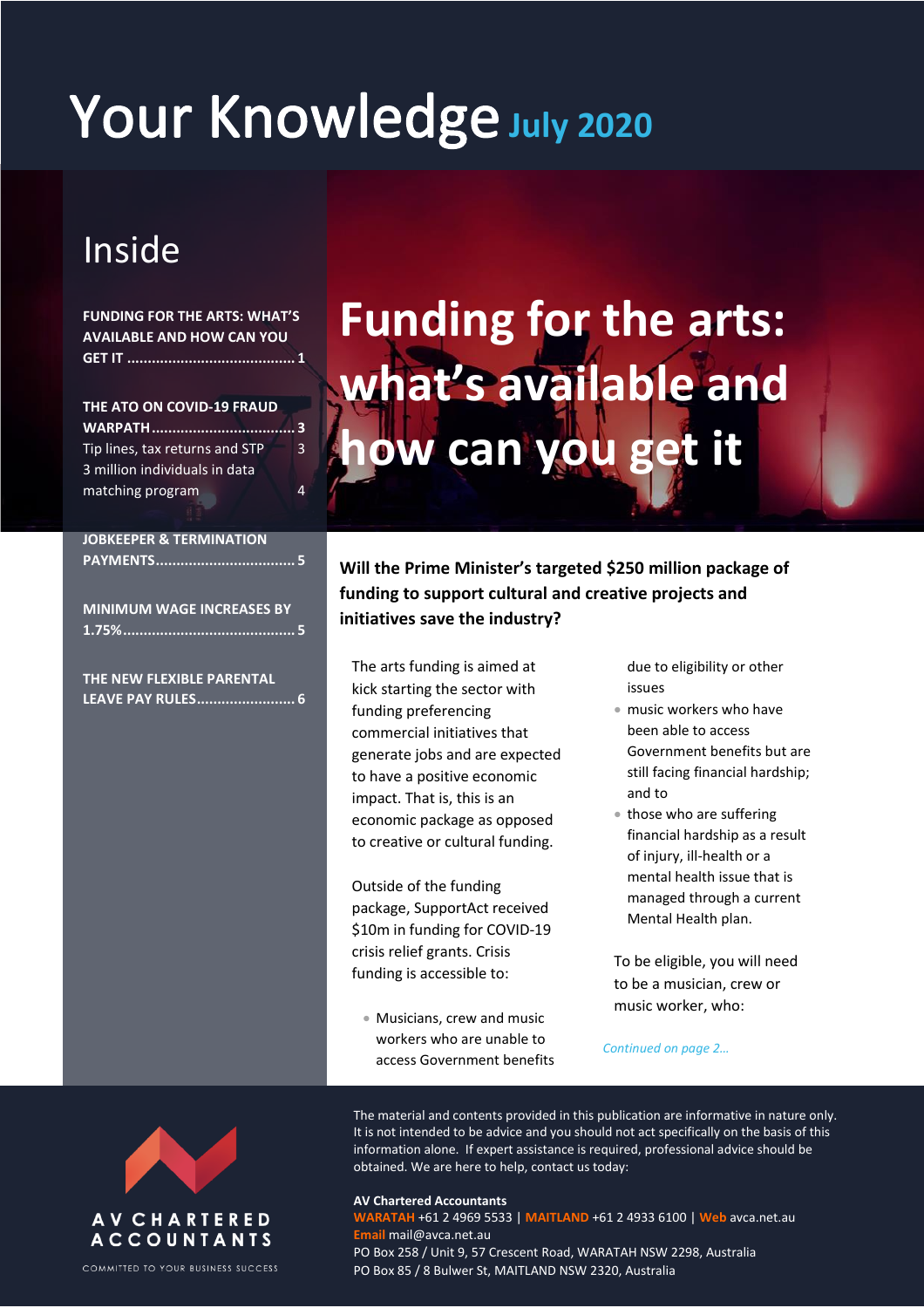### *Continued from page 1…*

- Is an Australian citizen, permanent resident or have a valid working visa
- Can prove they been working in the music industry for three years
- Can provide names and details of two professional referees
- Have household expenses greater than household income.

Other financial support is available through JobKeeper (including the self-employed) or JobSeeker.

| Area                                                                                                                                                                                                                             | <b>Total funding</b> | <b>Description</b>                                                                                                                                                                                                                                                                                                                                                                                                                                                                                                                                                                                                                                   |
|----------------------------------------------------------------------------------------------------------------------------------------------------------------------------------------------------------------------------------|----------------------|------------------------------------------------------------------------------------------------------------------------------------------------------------------------------------------------------------------------------------------------------------------------------------------------------------------------------------------------------------------------------------------------------------------------------------------------------------------------------------------------------------------------------------------------------------------------------------------------------------------------------------------------------|
| <b>Seed Investment to Reactivate</b><br><b>Productions and Tours</b><br>Productions, festivals and events -<br>including theatre, dance, community<br>and arts and culture gatherings.<br>Individuals able to apply for funding. | \$75m                | The competitive grant is administered through the<br>Restart Investment to Sustain and Expand (RISE) Fund<br>and provides seed funding to substitute for the capital<br>lost as a result of cancellations and rescheduling of<br>events.<br>Grants range from \$75,000 to \$2 million.<br>Part of the funding has been earmarked for music<br>recovery - recording and distribution, contemporary<br>music touring, the development of safe venue<br>infrastructure and protocols.                                                                                                                                                                   |
| <b>Show Starter Loans</b><br>Businesses able to generate jobs-<br>including through the<br>synergy between arts and<br>entertainment and travel, tourism<br>and hospitality.                                                     | \$90m                | In a move to free up capital, the Government is<br>providing a 100% guarantee for loans through financial<br>institutions to assist arts and entertainment businesses<br>to fund new<br>productions and events.<br>Lenders will provide facilities that only have to be drawn<br>down if needed. Loan terms will be up<br>to five years, with an initial 12-month repayment<br>deferral. That is, the amount drawn down will need to<br>be paid back, but in the event the loan can't be repaid,<br>the bank is protected.<br>The loans are part of the Government's existing<br>Coronavirus Small and Medium Enterprises (SME)<br>Guarantee Scheme. |
| <b>Local Screen Production</b><br>Local film and television productions                                                                                                                                                          | \$50m                | A Temporary Interruption Fund (TIF) for Screen Australia<br>for local film and television producers to restart filming.<br>See Screen Australia's Funding and Support initiatives<br>page<br>The fund commences from 1 July 2020 for 12 months.                                                                                                                                                                                                                                                                                                                                                                                                      |
| <b>Sector-Significant Organisations</b><br>Support significant Commonwealth-<br>funded arts and culture organisations                                                                                                            | \$35m                | Funding to support significant Commonwealth-funded<br>arts and culture organisations facing threats to their<br>viability due to COVID-19.                                                                                                                                                                                                                                                                                                                                                                                                                                                                                                           |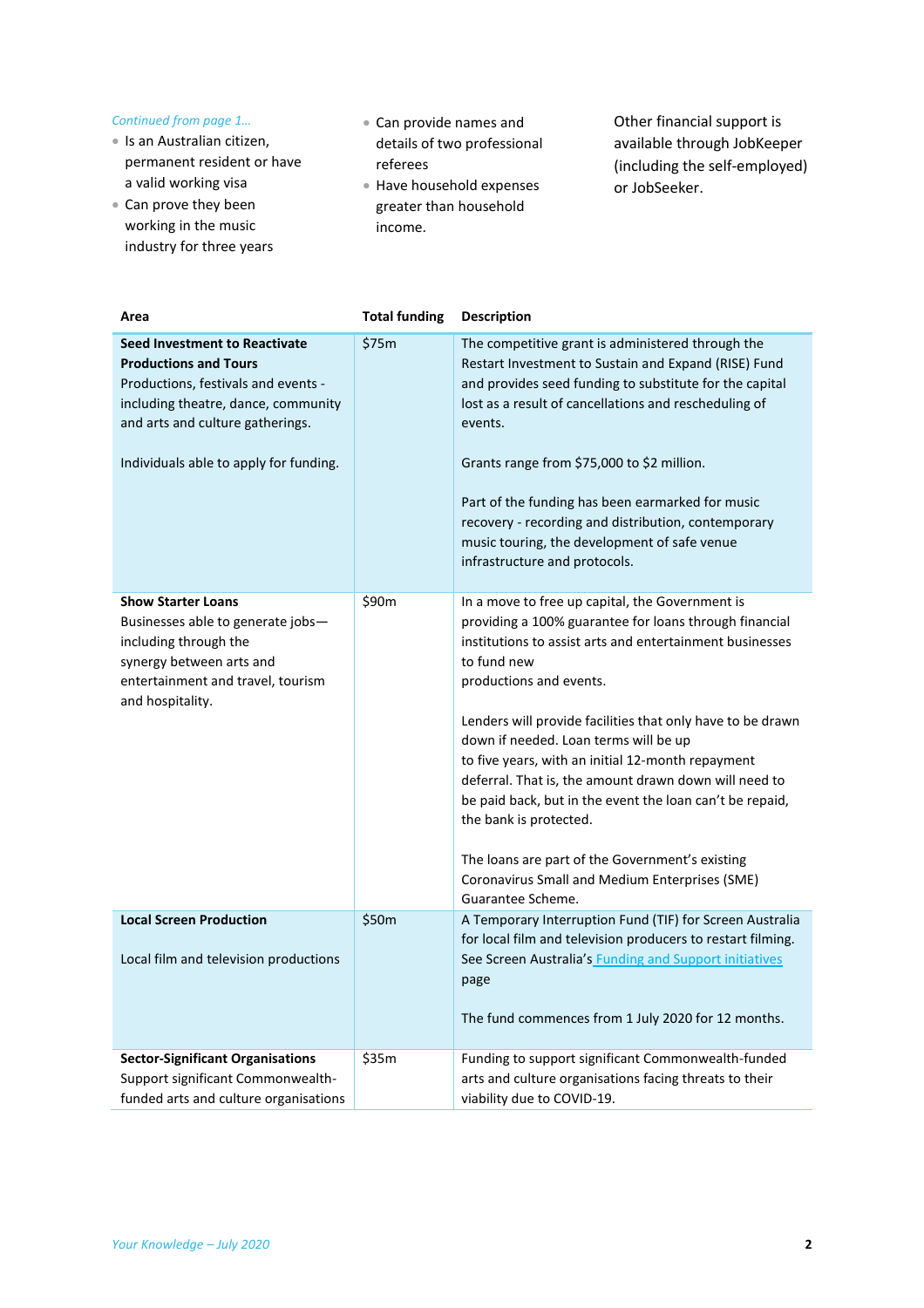# The ATO on COVID-1 **fraud warpath**

**We always knew that a Government scheme swiftly distributing cash during a crisis was going to come with equally swift compliance and review measures, particularly when eligibility was self-assessed. Two major Australian Taxation Office (ATO) initiatives are searching out fraud and schemes designed to take advantage of the Government's Coronavirus Economic Response Package.**

## **Tip lines, tax returns and STP**

The tip line, tax returns, and single touch payroll are just a few of the data sources the ATO is using to identify "inappropriate behaviour."

The tip line has already delivered its first target with the very public outing in the *Australian Financial Review* of The Australian Comfort Group, which owns SleepMaker and Dunlop Foams for an alleged scheme to deliberately depress monthly revenue to qualify for up to \$11 million in wage subsidies. Internal emails allegedly from an employee who has also lodged a claim under the Fair Work Act against the manufacturer, appear to demonstrate an internal effort to push invoicing to other periods. The Australian Comfort

Group have vehemently denied any wrong-doing.

Tips from employees about their employer's efforts to manipulate revenue to meet the JobKeeper eligibility criteria is not hard to find. The ATO's community forum notes one respondent who states:

*"My employer is defrauding the ATO and is set to receive close to \$1 million in Jobkeeper payments which the company is certainly not eligible for as the company has not had a 30% decline in sales. The company has already received the first payment relating to the month of April in Jobkeeper from the ATO.*

*The director of the company is emailing employees constantly to stop invoicing, change invoice dates, make sure the company shows a* 

*30% fall in sales compared to the same period in 2019, to keep him updated each week on sales to not exceed the 30% fall, how much will the company receive, when the funds are received to shift them into offset accounts immediately. It just goes on and on. I have copies of the emails from the company director giving instructions on how to create this fraud so the company meets the eligibility criteria."*

The ATO has noted that it has received intelligence on a number of schemes circulating, one of which is the withdrawal of money from superannuation and recontributing it to get a tax deduction.

ATO Deputy Commissioner Will Day said that, "Not only is this not in the spirit of the measure (which is designed to assist those experiencing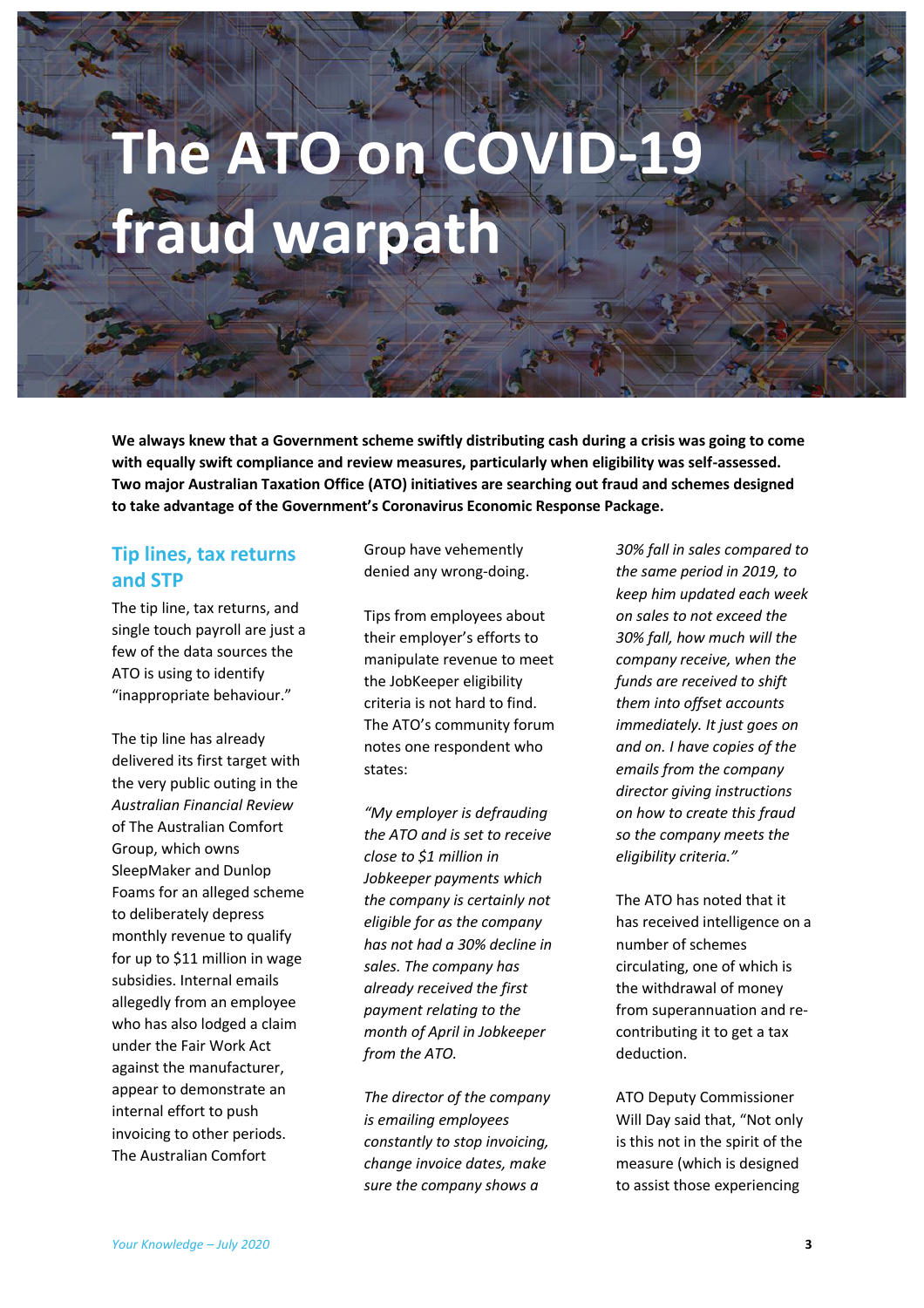hardship), severe penalties can be applied to tax avoidance schemes or those found to be breaking the law. If someone recommends something like this that seems too good to be true, well, it probably is."

The ATO has made its targets clear. For JobKeeper, these include ensuring that:

- Entities meet the eligibility requirements in relation to business income
- Entities are claiming for eligible employees
- Eligible business participants are correctly making claims
- Entities are not manipulating their turnover in order to satisfy the decline in turnover test

For the early release of superannuation measure, behaviours attracting ATO attention include:

- Applying when there is no change to your regular salary, wage, or employment information
- Artificially arranging your affairs to meet the eligibility criteria
- Making false statements or fraudulent attempts to meet the eligibility criteria
- Withdrawing and recontributing super for a tax advantage – this could not only trigger anti-avoidance rules but also result in additional taxes and impact your eligibility for a super co-contribution.

Where individuals have not met the early access measure's hardship eligibility criteria, the ATO has stated that fines of up to \$12,000 will apply for each false and misleading statement made. In addition, where a scheme has been entered into to obtain a tax benefit, such as claiming a tax deduction for recontributing super withdrawn under the early release measures, Part IVA may apply. That is, the ATO is actively looking for individuals who have utilised the early release measures when they didn't need it, then recontributing all or part of the super for the purpose of claiming a tax deduction.

For the Cash Flow Boost, the ATO is looking for schemes designed to:

- Artificially restructure businesses to gain access to the cash flow boost
- Artificially changing the character of payments to salary or wages to maximise the cash flow boost
- Inflating reported withholding amounts to maximise the cash flow boost
- Resurrecting dormant entities or phoenixing
- Making false statements or fraudulent attempts to create an entitlement.

Genuinely made a mistake? The ATO has stated that if you work with them, and the mistake is genuine, they will give you the support you

need, without the worry of accruing a debt, repaying money or getting penalised.

## **3 million individuals in data matching program**

In a massive data matching program, the ATO and Services Australia will share the records of approximately 3 million individuals to ensure that those accessing benefits are eligible to receive them.

For those who access their superannuation early under the COVID-19 measures, Services Australia will verify their eligibility where they have indicated that they are eligible for the JobSeeker payment, parenting payment, special benefit, youth allowance or the farm household allowance. The program will review the records of those applying for early access between 19 April 2020 to 24 September 2020.

The records of 45,000 prisoners in state and territory correctional facilities are also being compared against applications for JobKeeper, temporary early access to superannuation, and the eligibility criteria for cash flow boost to confirm appropriate access. The records gathered will cover the period from 1 March 2020 to 27 September 2020.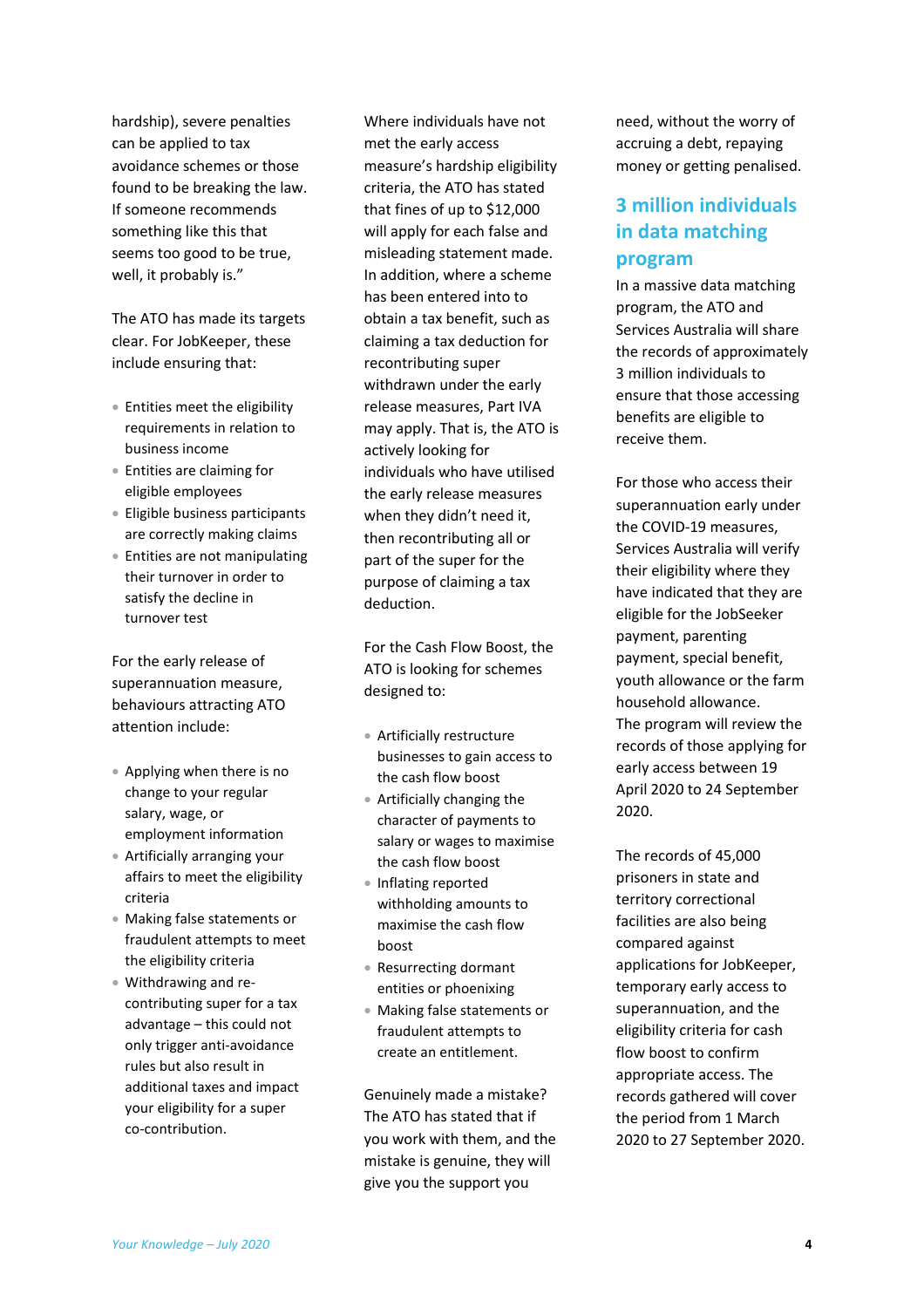# **JobKeeper & termination payments**

An employment termination payment (ETP) is a lump sum payment made to an employee when their job is terminated. ETPs are generally made up of unused sick leave or unused rostered days off, payment in lieu of leave, or genuine redundancy payments, etc.

For some employers, JobKeeper will not be enough to keep the employee employed. If you do need to let staff go, the ATO has stated that from JobKeeper fortnights from 8 June onwards until the end of the scheme, ETPs cannot be included as part of the \$1,500 an employer needs to pay to eligible employees to access JobKeeper payments.

If any JobKeeper payments include an ETP to a terminated employee between 30 March to 7 June, the ATO has stated that it will not recover an overpayment

# **Minimum wage increases by 1.75%**

**An increase to the minimum wage of 1.75% will start rolling out for the first full pay period from 1 July 2020.**

The increase applies to minimum rates in awards in 3 stages:

### **Group 1 Awards - from 1 July 2020**

- Frontline Heath Care & Social Assistance Workers
- Teachers and Child Care
- Other Essential Services

### **Group 2 Awards - from 1 November 2020**

- Construction
- Manufacturing
- A range of other industries

### **Group 3 Awards - from 1 February 2021**

- Accommodation and Food Services
- Arts and Recreation Services
- Aviation
- Retail
- Tourism

You can find the full list of impacted Awards on the [Fair](https://www.fairwork.gov.au/about-us/news-and-media-releases/website-news/the-commission-has-announced-a-1-75-increase-to-minimum-wages?utm_content=132364931&utm_medium=social&utm_source=twitter&hss_channel=tw-425561567)  [Work Ombudsman's website](https://www.fairwork.gov.au/about-us/news-and-media-releases/website-news/the-commission-has-announced-a-1-75-increase-to-minimum-wages?utm_content=132364931&utm_medium=social&utm_source=twitter&hss_channel=tw-425561567).

For anyone not covered by an award or an agreement, the new national minimum wage of \$753.80 per week or \$19.84 per hour, applies from the first full pay period

starting on or after 1 July 2020.

The minimum wage increase does not impact on workers receiving above the minimum wage.

For employees at or close to the minimum wage, it is essential that employers are aware of the impact and timing of the increase to avoid falling foul of their industrial and superannuation obligations.